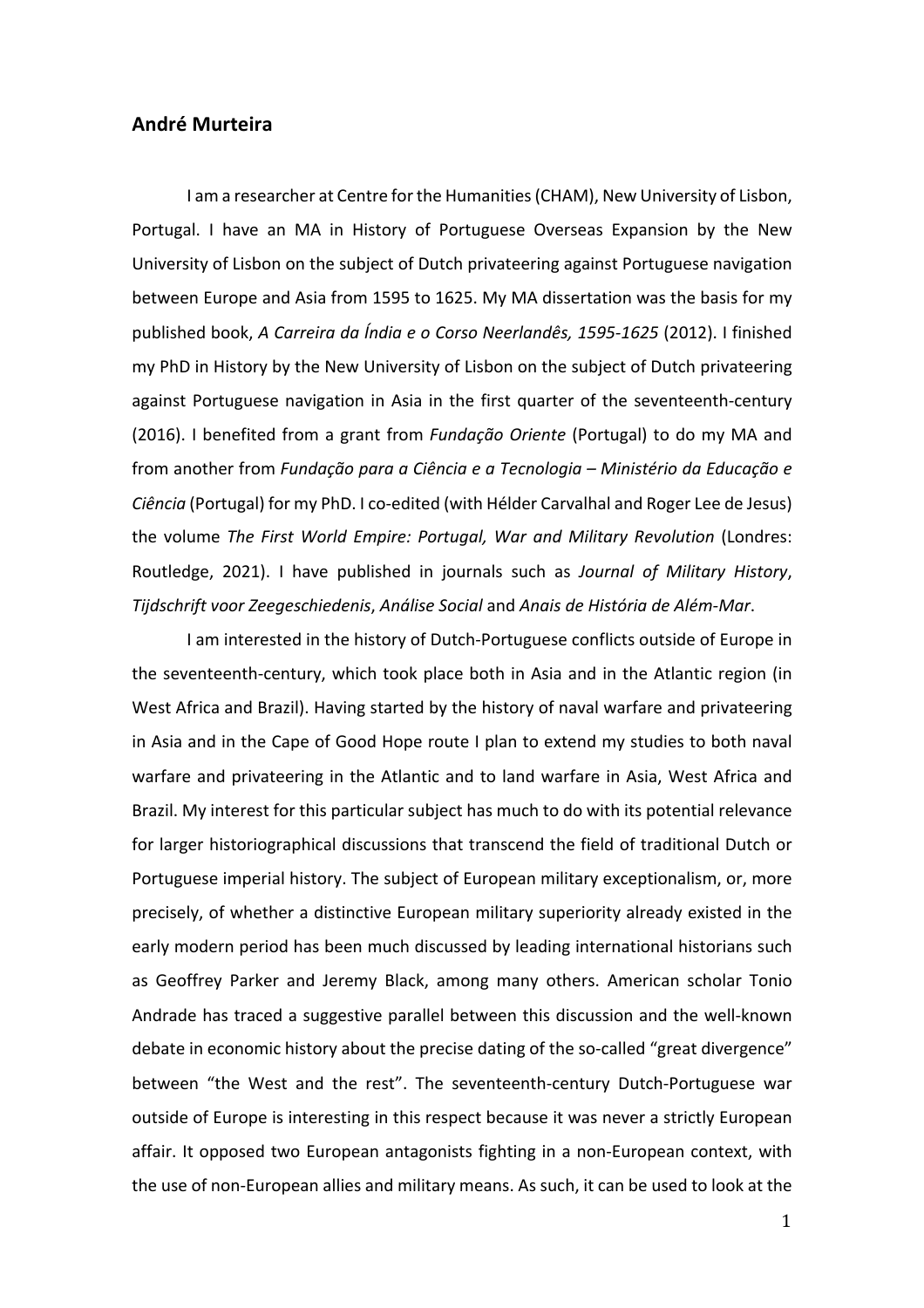problem of European military exceptionalism from an unusual angle. Namely, to assess whether the victories of one side can be ascribed to the fact that that side was more "European" than the other. The traditional assumption has been indeed that the Dutch side was the more "European", so to speak, and that that gave it a decisive advantage. Unlike the Portuguese, the Dutch had considerable experience of European warfare: Portugal had not been involved in any major European conflict since the fifteenthcentury, while the Dutch Republic was engaged at home in a long independence war (1568-1648) with the Spanish Monarchy, the leading military power of the time. The long-standing notion that this difference was an important factor behind Dutch successes against the Portuguese overseas dates back to the period of the war itself. The main question of my research is whether this traditional but increasingly problematic assumption can still be considered valid.

**E-mail:** andremurteira@gmail.com

### **Webpages**

 https://cham.fcsh.unl.pt/investigador-perfil.php?p=253 https://fcsh-unl.academia.edu/Andr%C3%A9Murteira

## **Selected Publications**

#### **Books**

– ed. (with Hélder Carvalhal and Roger Lee de Jesus), *The First World Empire: Portugal, War and Military Revolution*, London: Routledge, 2021. https://www.routledge.com/The-First-World-Empire-Portugal-War-and-Military-Revolution/Carvalhal-Murteira-Jesus/p/book/9780367365486

– *A Carreira da Índia e o corso neerlandês, 1595-1625*, Lisbon: Tribuna da História, 2012.

https://www.academia.edu/2064213/A Carreira da %C3%8Dndia e o corso neerla nd%C3%AAs\_1595\_1625\_preface\_and\_first\_chapter\_uploaded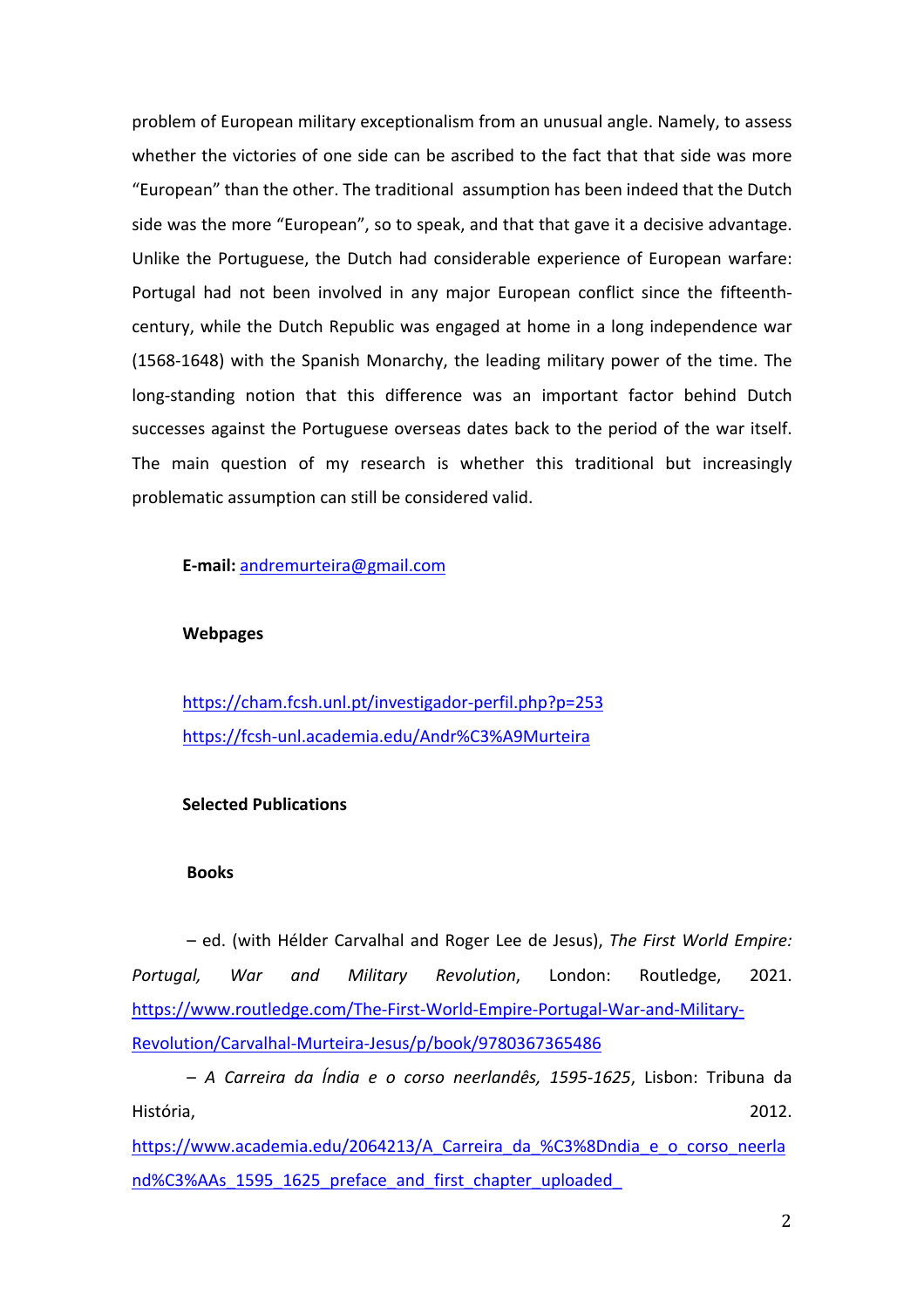#### **Journal Articles**

– "The Military Revolution and European Wars Outside of Europe: The Portuguese-Dutch War in Asia in the First Quarter of the Seventeenth Century," *The Journal of Military History*, 84 (April 2020), pp. 511-535. https://www.smhhq.org/jmh/jmhvols/842.html

– "Filipinas y las guerras luso-neerlandesas en Asia en el primer cuarto del siglo XVII," *Vegueta: Anuario de la Facultad de Geografía e Historia*, 20 (2020), pp. 239-252. https://revistavegueta.ulpgc.es/ojs/index.php/revistavegueta/article/view/504

– "Dutch Attacks against Portuguese Shipping in Asia and on the Cape of Good Hope Route (1600-1625)," *Tijdschrift voor Zeegeschiedenis*, 38 (2019), 2, pp. 5-26. https://www.zeegeschiedenis.nl/verschenen-artikelen/

**–** "A guerra naval luso-neerlandesa na Ásia no século XVII e a revolução militar," *Análise Social*, LIV (2019), 230, pp. 58-80. http://analisesocial.ics.ul.pt/documentos/n230\_a03.pdf

– "O corso neerlandês contra a Carreira da Índia no primeiro quartel do século XVII," *Anais de História de Além-Mar*, IX (2008), pp. 89-126. https://run.unl.pt/handle/10362/15812

#### **Book Chapters**

**–** "Dutch Attacks against the Goa-Macao-Japan Route, 1603-1618," *Macao – The Formation of a Global City*, ed. by C.X. George Wei, London: Routledge, 2014, pp. 95- 106. https://www.routledge.com/Macao-The-Formation-of-a-Global-City/Wei/p/book/9781138657182

**–** "La *Carreira da Índia* y las incursiones neerlandesas en el Índico Occidental, 1604-1608," *España y Portugal en el mundo (1581-1668),* ed. by José Antonio Martínez Torres and Carlos Martínez Shaw, Madrid: Ediciones Polifemo, 2014, pp. 299-314. https://www.polifemo.com/libros/espana-y-portugal-en-el-mundo-1581- 1668/143513/